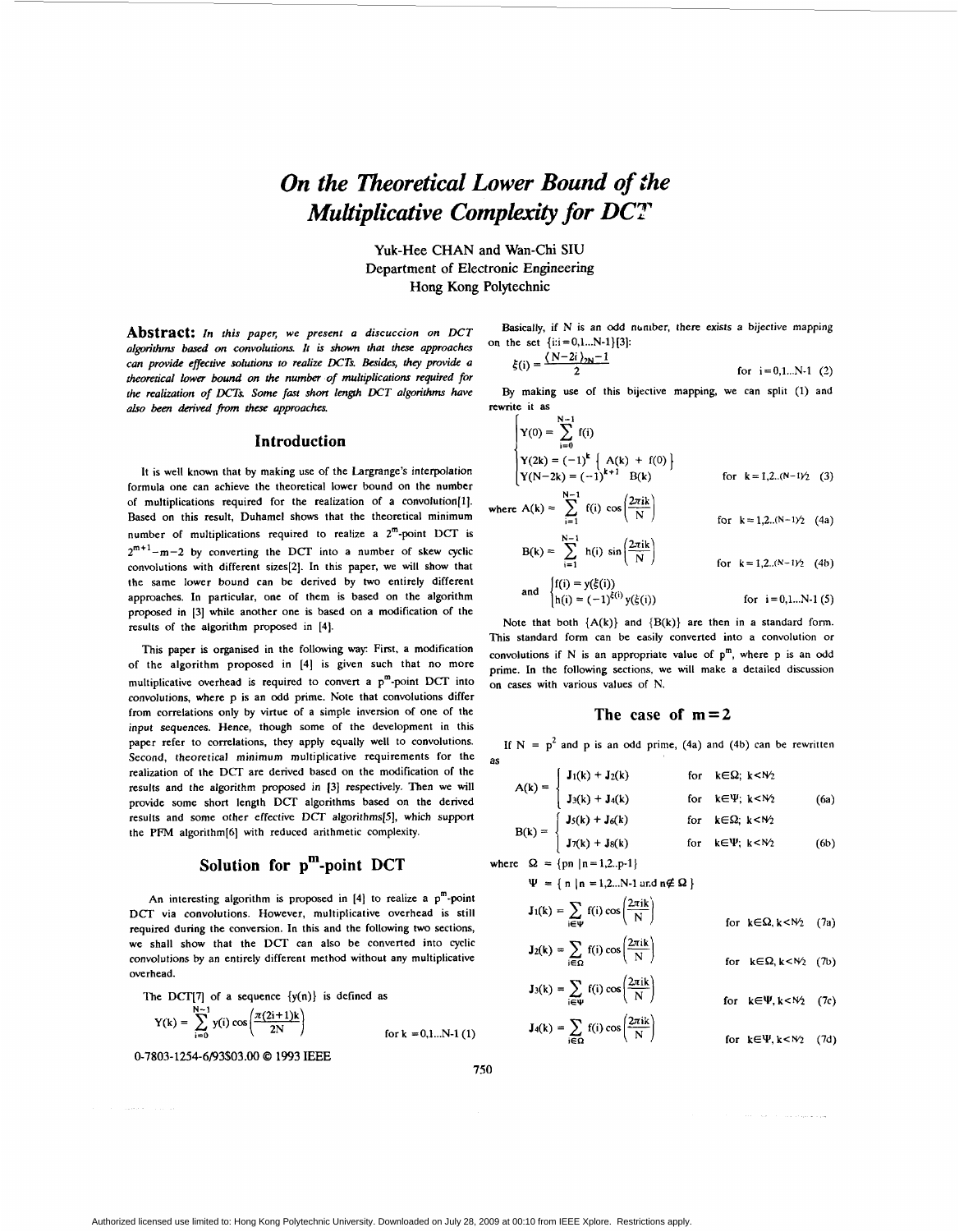$$
J_5(k) = \sum_{i \in \Psi} h(i) \sin\left(\frac{2\pi i k}{N}\right)
$$
  
\nfor  $k \in \Omega$ ,  $k < N/2$  (7e)  
\n
$$
J_6(k) = \sum_{i \in \Omega} h(i) \sin\left(\frac{2\pi i k}{N}\right)
$$
  
\nfor  $k \in \Omega$ ,  $k < N/2$  (7f)  
\nfor  $k \in \Omega$ ,  $k < N/2$  (7f)  
\n
$$
J_4'(p-1)/2 + k) = J_4'(k) = \sum_{i=1}^{(p-1)/2} h(i) \sin\left(\frac{2\pi i k}{N}\right)
$$

$$
J\eta(k) = \sum_{i \in \mathbf{Q}} h(i) \sin\left(\frac{2\pi i k}{N}\right)
$$
 for  $k \in \mathbf{\Omega}, k < N/2$  (7f)  
for  $k \in \Psi, k < N/2$  (7g)  

$$
J_8(k) = \sum_{i \in \Omega} h(i) \sin\left(\frac{2\pi i k}{N}\right)
$$
 for  $k \in \Psi, k < N/2$  (7h)

$$
J_8(k) = \sum_{i \in \Omega} h(i) \sin\left(\frac{2\pi i k}{N}\right) \qquad \text{for } k \in \Psi, k < N_2 \quad (7h)
$$

For reference propose, we also define  $\Psi_n = \{ np + i \mid i = 1, 2, p-1 \}$ , where  $n=0,1,..p-1$ . Then, it can be proved that  $J_1(k)$ ,  $J_2(k)$ ,  $J_3(k)$  and  $J_4(k)$  can all be realized through simple additions and cyclic correlations. In particular, we have the following solution:

$$
\frac{\text{For } J_2(k):}{J_2(pk)} = \sum_{i \in \Psi_0} f(pi)
$$
 for  $k \in \Psi_0$ ,  $k < p/2$  (8) For  $J_6(k)$ :

By expanding the domain of  $J_3(k)$  to  $\Psi$ , we have For  $J_7(k)$ :

| $J_3(k)$ :                                                            | $J_6(pk) = 0$        |                                                              |
|-----------------------------------------------------------------------|----------------------|--------------------------------------------------------------|
| By expanding the domain of $J_3(k)$ to $\Psi$ , we have               | For $J_7(k)$ :       |                                                              |
| $J_3(k) = \sum_{i \in \Psi} f(i) \cos\left(\frac{2\pi i k}{N}\right)$ | for $k \in \Psi$ (9) | $J_7'(k) = -J_7'(p(p-1)/2 + k) = \sum_{i=1}^{p(p-1)/2} f(i)$ |
| If p is an odd prime, $\Psi$ is cyclic under multiplication modulo N. |                      |                                                              |

Let g be a primitive element such that  $\{\langle g^n \rangle_{N} | n = 1, 2...p(p-1)\}$  =  $J_3(k) = \sum_{i \in \Psi}$ <br>If p is an odd<br>Let g be a priming<br> $\Psi$ , then we have

$$
\mathbf{J_3}'(p(p-1)\gamma_2 + k) = \mathbf{J_3}'(k) = \sum_{i=1}^{p(p-1)/2} \{ f'(i) + f'(p(p-1)\gamma_2 + i) \} C(i+k)
$$
  
for  $k = 1, 2...p(p-1)\gamma_2$  (10)

where  $C(n) = cos [(2\pi/N) (g^n)_{N}]$  for n is an integer

$$
f'(i) = f(\langle g^i \rangle_N)
$$
  

$$
J_3'(k) = J_3(\langle g^k \rangle_N)
$$

For  $J_1(k)$ :

After expanding the domain of  $J_1(k)$  to  $k \in \Omega$ , (7a) can be rewritten as

$$
\mathbf{J}_1(\mathbf{p}\mathbf{k}) = \sum_{\mathbf{i}\in\Psi_0} \left\{ \sum_{n=0}^{p-1} f(np+i) \right\} \cos\left(\frac{2\pi i \mathbf{k}}{p}\right) \quad \text{for } \mathbf{k} \in \Psi_0 \tag{11}
$$

In other words, we have

$$
\mathbf{J_1}^{\prime}((p-1)\gamma_2 + k) = \mathbf{J_1}^{\prime}(k) = \sum_{i=1}^{(p-1)/2} \left\{ \chi^{\prime}(i) + \chi^{\prime}((p-1)\gamma_2 + i) \right\} C_0(i+k)
$$
  
for  $k = 1, 2... (p-1)\gamma_2$  (12)

where  $C_0(n) = \cos[(2\pi/p)(g_0^n)_p]$  for n is an integer

$$
J_1'(k) = J_1(p \langle g_b^k \rangle_p)
$$
  

$$
\chi'(i) = \chi(\langle g_b^i \rangle_p) = \sum_{n=0}^{p-1} f(np + \langle g_b^i \rangle_p)
$$
 and  

$$
\{ \langle g_b^i \rangle_p | i \in \Psi_0 \} = \Psi_0.
$$

## For J4(k):

as

for 
$$
k \in \Omega
$$
,  $k < N_2$  (7e)  
\nBy permuting the input sequence, we have

$$
\sum_{i \in \Omega} h(i) \sin\left(\frac{2\pi i k}{N}\right)
$$
\n
$$
\sum_{i \in \Omega} h(i) \sin\left(\frac{2\pi i k}{N}\right)
$$
\nfor  $k \in \Omega, k < N/2$  (7f)\n
$$
J_4'(p-1/2+k) = J_4'(k) = \sum_{i=1}^{(p-1)/2} \left\{ a'(i) + a'(p-1/2+i) \right\} C_0(i+k)
$$
\nfor  $k = 1, 2... (p-1)/2$  (14)

$$
\sum_{i \in \Omega} h(i) \sin \left( \frac{2\pi i k}{N} \right)
$$
\n
$$
\sum_{i \in \Omega} h(i) \sin \left( \frac{2\pi i k}{N} \right)
$$
\n
$$
\sum_{i \in \Omega} h(i) \sin \left( \frac{2\pi i k}{N} \right)
$$
\n
$$
\sum_{i \in \Omega} h(i) \sin \left( \frac{2\pi i k}{N} \right)
$$
\n
$$
\sum_{i \in \Omega} h(i) \sin \left( \frac{2\pi i k}{N} \right)
$$
\n
$$
\sum_{i \in \Omega} h(i) \sin \left( \frac{2\pi i k}{N} \right)
$$
\n
$$
\sum_{i \in \Omega} h(i) \sin \left( \frac{2\pi i k}{N} \right)
$$
\n
$$
\sum_{i \in \Omega} h(i) \sin \left( \frac{2\pi i k}{N} \right)
$$
\n
$$
\sum_{i \in \Omega} h(i) \sin \left( \frac{2\pi i k}{N} \right)
$$
\n
$$
\sum_{i \in \Omega} h(i) \sin \left( \frac{2\pi i k}{N} \right)
$$
\n
$$
\sum_{i \in \Omega} h(i) \sin \left( \frac{2\pi i k}{N} \right)
$$

In such case, one can realize  ${A(k)}$  though two  $(p-1)/2$ -point and technique to  $J_5(k)$ ,  $J_6(k)$ ,  $J_7(k)$  and  $J_8(k)$ , we can realize  ${B(k)}$ through two  $(p-1)/2$ -point and one  $p(p-1)/2$ -point skew cyclic correlations **as** follows: one  $p(p-1)/2$  -point cyclic correlations. Similarly, by applying the same

For 
$$
J_3(k)
$$
:  
For  $J_3(k)$ :  
 $J_6(pk) = 0$  for  $k \in \Psi_0$ ,  $k < p/2$  (15)

$$
\mathbf{J}\tau'(k) = -\mathbf{J}\tau(p(p-1)\gamma + k) = \sum_{i=1}^{p(p-1)/2} \{h'(i) - h'(p(p-1)\gamma + i)\} S(i+k)
$$
  
for k = 1,2...p(p-1)/2 (16)

where 
$$
S(n) = -S(p(p-1)\hat{z} + n) = \sin \left[ (2\pi/N) (g^n)_{N} \right]
$$
 for *n* is integer  

$$
b'(i) = b((n^{\frac{1}{2}}))
$$

$$
\mathbf{J}_7(k) = \mathbf{J}_7(\langle \mathbf{g}^k \rangle_{\mathbf{N}})
$$

For  $J_5(k)$ :

$$
\mathbf{J}s'(k) = -\mathbf{J}s'(p-1)\dot{z} + k) = \sum_{i=1}^{(p-1)/2} \left\{ \eta'(i) - \eta'(p-1)\dot{z} + i \right\} S_o(i+k)
$$
  
for k = 1,2...(p-1)/2 (17)

where 
$$
S_0(n) = S_0((p-1)/2 + n) = \sin[(2\pi/p)(g_0^0)_{p}]
$$
 for n is an integer  
\n $Js'(k) = Js(p(g_0^k)_{\infty})$ 

$$
\eta'(i) = \sum_{n=0}^{p-1} h \left( np + \left\langle g_o^i \right\rangle_p \right)
$$

For  $J_8(k)$ :

$$
\mathbf{J} \mathbf{g}'(k) = -\mathbf{J} \mathbf{g}'(v - 1/2 + k) = \sum_{i=1}^{(p-1)/2} \left\{ \beta'(i) - \beta'(v - 1/2 + i) \right\} S_0(i + k)
$$
  
for k = 1,2...(p-1)/2 (18)

where 
$$
\mathbf{J} s'(k) = \mathbf{J} s(\langle \mathbf{g}_0^k \rangle_p) = \mathbf{J} s(np + \langle \mathbf{g}_0^k \rangle_p)
$$
  

$$
\beta'(i) = h(p \langle \mathbf{g}_0^i \rangle_p)
$$

# The case of  $m > 2$

In the previous section, we have shown how to realize a  $p^2$ -point **DCT** through correlations. Actually, this technique can be generalized and easily applied to realize a  $p^{n}$ -point *DCT*, where  $n > 2$ .

We first extend the domain of (4a) and (4b) from  ${1,2...(N-1)}$ ? After expanding the domain of  $J_4(k)$  to  $k \in \Psi$ , (7d) can be rewritten to  $\Theta^n = \{1, 2, N-1\}$ . Then, we select all integers that contain a factor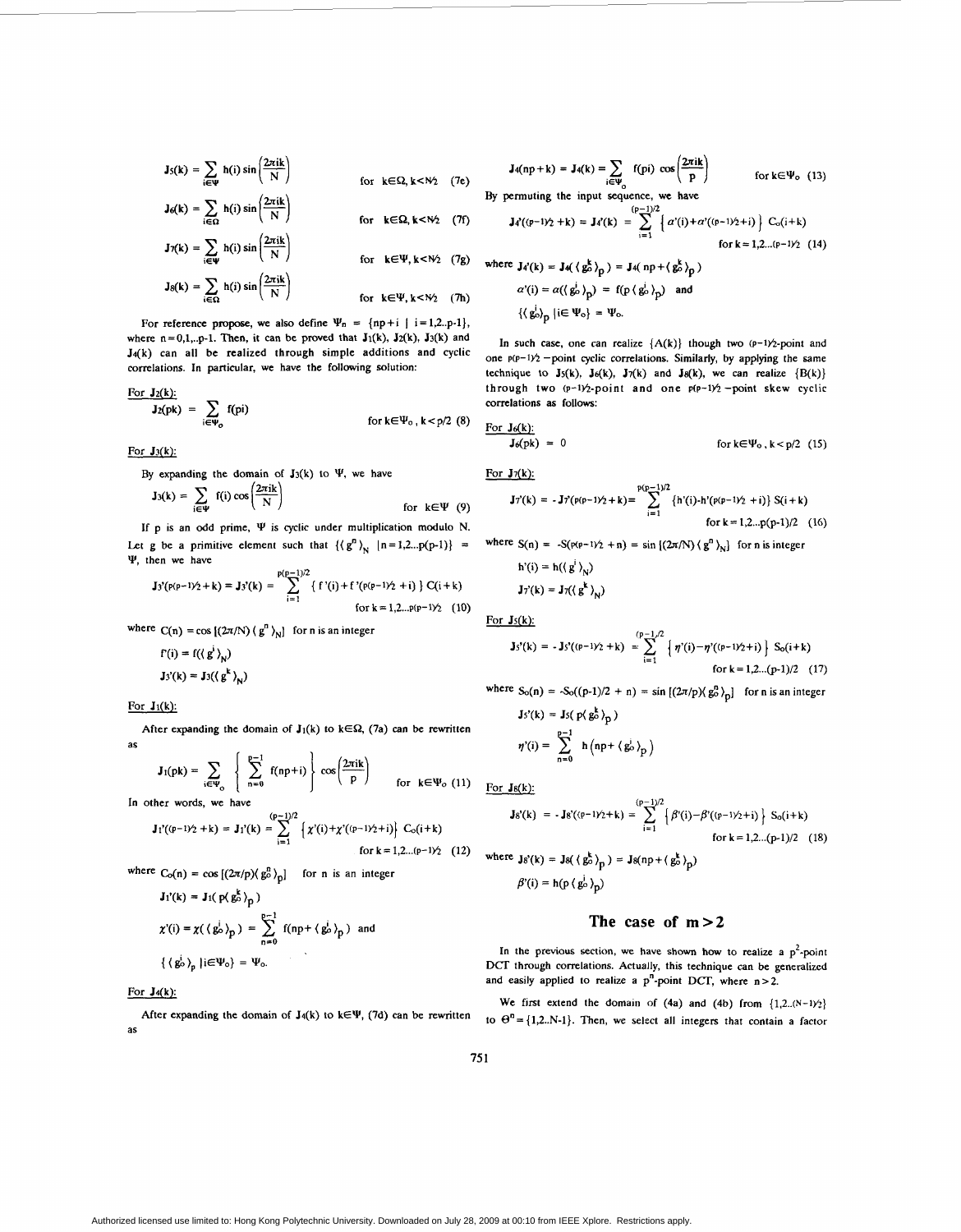p from the set  $\Theta^n$  to form the set  $\Omega^n$ . Those elements left form another set  $\Psi^n$ . In such case, (4a) can be realized through the realization of the following equations.

$$
\mathbf{J}_{n,1}(k) = \sum_{i \in \mathbf{V}^n} f(i) \cos\left(\frac{2\pi i k}{N}\right)
$$
 for  $k \in \Omega^n$  (19a)  

$$
\mathbf{J}_n 2(k) = \sum_{i} f(i) \cos\left(\frac{2\pi i k}{N}\right)
$$

$$
h_1 z(k) = \sum_{i \in \Omega^n} f(i) \cos\left(\frac{2\pi k}{N}\right)
$$
 for  $k \in \Omega^n$  (19b)

$$
\mathbf{J}_{n,3}(k) = \sum_{i \in \Psi^n} f(i) \cos\left(\frac{2\pi i k}{N}\right) \qquad \text{for } k \in \Psi^n \quad (19c)
$$

$$
J_{n,4}(k) = \sum_{i \in \Omega^n} f(i) \cos\left(\frac{\omega_{i,k}}{N}\right)
$$
 for  $k \in \Psi^n$  (19d)

where 
$$
\Theta^n = \{1, 2...p^n-1\}
$$
,  $\Omega^n = \{pm \ m | m \in \Theta^{n-1}\}$  and  
 $\Psi^n = \{n | n \in \Theta^n \text{ and } n \notin \Omega^n\}$ 

For the sake of simplicity, we call these formulations as  $J_{n,1}(k)$ ,  $J_{n,2}(k)$ ,  $J_{n,3}(k)$  and  $J_{n,4}(k)$  with order n respectively for future reference. Note that the input sequence is not necessary to be  ${f(i)}$  when these structures are referred.

As  $\Psi^n$  forms a cyclic group with  $p^{n-1}(p-1)$  elements under multiplication modulo  $p^n$ , we can realize  $J_{n,3}(k)$  by correlations using exactly the same technique used in the  $p^2$  case.

On the other hand, note that  $J_{n,1}(k)$  and  $J_{n,4}(k)$  can be expressed in the form of  $J_{n-1,1}(k)$ ,  $J_{n-1,3}(k)$  and  $J_{n-1,4}(k)$  accordingly. This fact can be easily observed by the following deduction:

For  $J_{n,1}(k)$ ,

$$
J_{n,1}(pk) = \sum_{i \in \Psi^{n-1}} \left\{ \sum_{d=0}^{p-1} f(dp^{n-1} + i) \right\} \cos\left(\frac{2\pi i k}{p^{n-1}}\right) \text{ for } k \in \Theta^{n-1} \tag{20}
$$

For  $J_{n,4}(k)$ ,

$$
J_{n,4}(k),
$$
  
\n
$$
J_{n,4}(k+dp^{n-1}) = J_{n,4}(k) = \sum_{i \in \Theta^{n-1}} f(pi) \cos \left( \frac{2\pi i k}{p^{n-1}} \right)
$$
  
\nfor  $k \in \Psi^{n-1}$  (21)

These equations involve two  $J_{n-1,3}(k)$ , a  $J_{n-1,1}(k)$  and a  $J_{n-1,4}(k)$ structures. As  $J_{n-1,3}(k)$  can be realized through a correlation, this decomposition technique suggests an approach for us to realize  $J_{n,1}(k)$ and  $J_{n,4}(k)$ . One can decompose  $J_{n,1}(k)$  and  $J_{n,4}(k)$  to  $J_{2,1}(k)$  and  $J24(k)$  by using this technique recursively and then realize them with the same technique mentioned in  $p^2$  case.

For  $J_{n,2}(k)$ ,

$$
J_{n,2}(kp) = \sum_{i \in \Theta^{n-2}} \left\{ \sum_{d=0}^{p-1} f(dp^{n-1} + pi) \right\} \cos\left(\frac{2\pi ik}{p^{n-2}}\right) + \sum_{d=1}^{p-1} f(dp^{n-1})
$$
  
for  $k \in \Theta^{n-1}$  (22)

However, as we have

$$
\mathbf{J}_{n,2}(\mathrm{d}p^{n-1} + \mathrm{kp}) = \mathbf{J}_{n,2}(\mathrm{kp}) \quad \text{for } k \in \Theta^{n-2}; \ \mathrm{d} = 0, 1, p-1
$$
\n
$$
\mathbf{J}_{n,2}(\mathrm{d}p^{n-1}) = \sum_{i \in \Theta^{n-1}} f(p_i) \quad \text{for } \mathrm{d} = 1, 2, p-1
$$
\n(23)

it is only necessary for us to compute

$$
J_{n,2}(kp) = \sum_{i \in \Theta} \left\{ \sum_{d=0}^{p-1} f(dp^{n-1} + pi) \right\} \cos\left(\frac{2\pi ik}{p^{n-2}}\right) + \sum_{d=1}^{p-1} f(dp^{n-1})
$$
  
for  $k \in \Theta^{n-2}$  (24)

$$
d \t J_{n,2}(p^{n-1}) = \sum_{i \in \Theta^{n-1}} f(pi)
$$
 (25)

an

Note that (24) can be decomposed into  $J_{n-2,1}(k)$ ,  $J_{n-2,2}(k)$ ,  $J_{n-2,3}(k)$ and  $J_{n-2,4}(k)$ . Therefore, by making use of the above techniques recursively, the problem can be finally resolved.

Similarly, (4b) can be decomposed into formulations with lower order and then realized through cyclic correlations by applying the same technique used in realizing  $(4a)$ . In such case, a p<sup>m</sup>-point DCT can be realized through correlations.

# **Short length DCT algorithm**

Recall that the minimal number of real multiplications required to compute a polynomial product with real coefficients modulo another polynomial **U(z)** is 2N-d, where d is the number of factorial polynomials of  $Q(z)$  and N is the order of the resultant polynomial[8]. In particular, the cyclic convolution of two sequences  ${g(i): i = 0,1..N-1}$ and  ${c(i): i = 0,1..N-1}$  can be determined from the coefficients of the polynomial  $F(z) = C(z)G(z) \mod (z^N-1)$ , where  $G(z) = g(N-1)z^{N-1} + ... + g(1)z + g(0)$  and  $C(z) = c(N-1)z^{N-1} + ... + c(1)z + c(0)$ , while the skew-cyclic convolution of these two sequences can be determined from the coefficients of the polynomial  $F'(z) = C(z)G(z) \mod (z^N + 1)$ . Hence, the cyclic convolution and the skew-cyclic convolution results can be theoretically determined at a cost of 2N-2 and 2N-1 multiplications respectively.

In [3], we proved that any DCT of odd prime size P can be decomposed into one  $(P-1)/2$ -point cyclic convolution and one (P-IVz-point skew-cyclic convo:ution at no cost of multiplication. **As**  the minimum number of factorial polynomials of the polynomial  $z^{(p-1)/2}$ -1 is 2, that implies 2P-5 real multiplications are required for the realization of the P-point **DCT.** For some values of P, this figure can be further reduced. For instance, when  $P=13$ , there are three factorial polynomials of the polynomial  $z^6-1$   $(z^3+1, z^2+z+1$  and  $z-1$ ) and therefore only  $2 \times 13-6=20$  multiplications are necessary. Similarly, by using the derivation results obtained in earlier sections, one can realize a  $p^2$ -point DCT at a cost of  $2p^2+2p-13$  multiplications. Fig. 1 shows the derivated results of the theoretical minimum number of the multiplications necessary for the DCT realization. Note that the results based on the two new algorithms are exactly the same as that derived by Duhamel[2].



Figure 1. Theoretical lower bound of the number of multiplications required for the realization of the DCT by using different algorithms.

**752**